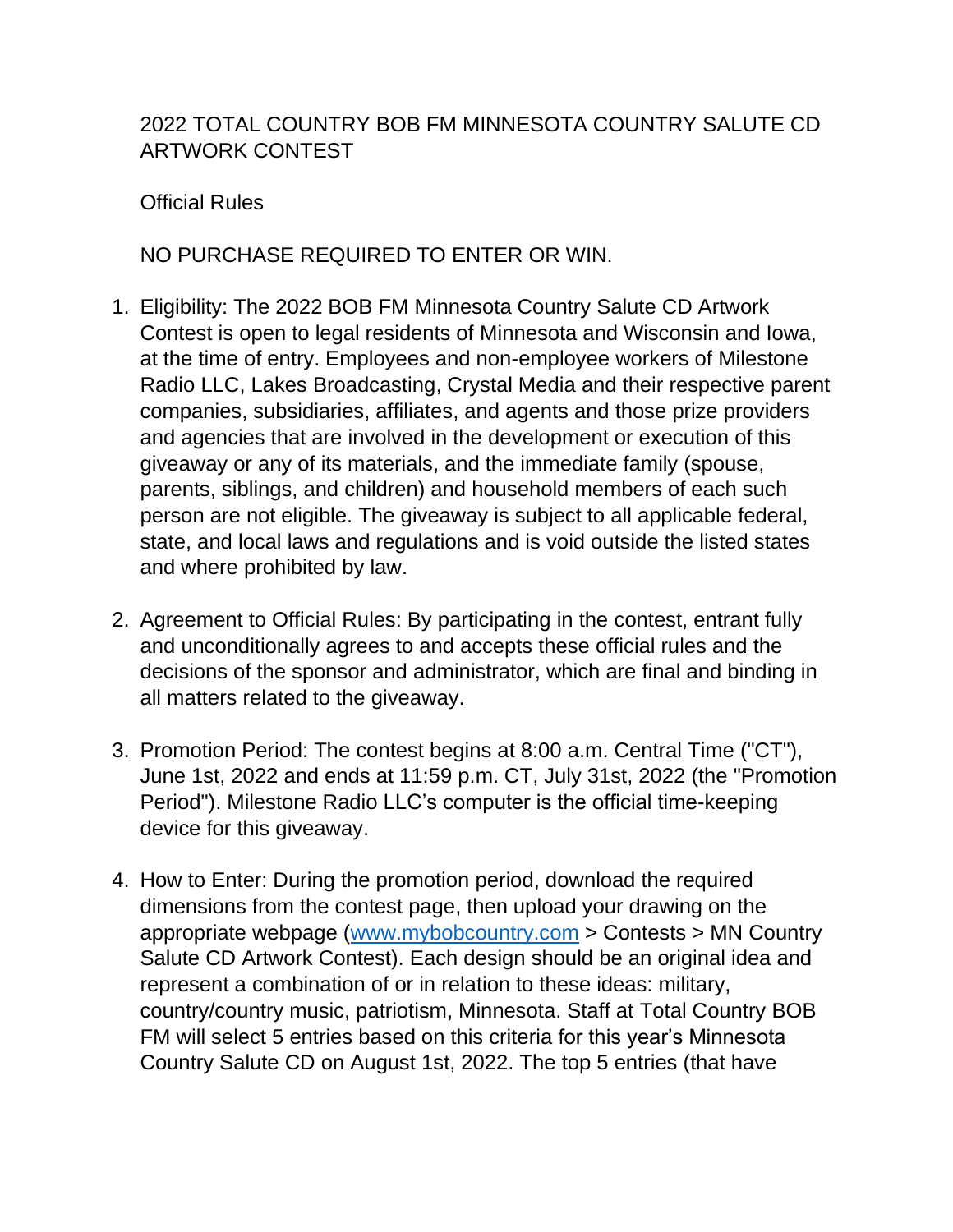followed the dimension regulations and all other rules) will then be displayed online for voting at mybobcountry.com.

- 5. Final Drawing: Administrator is an independent judging organization whose decisions as to the selection of the potential winners are final and binding. On September 9<sup>th</sup>, 2022, votes will be tallied at Total Country BOB FM, 14443 Armstrong Blvd NW Ramsey, MN 55303. The winner will be announced on-air on Monday, September 12<sup>th</sup> 2022 at 8:20am. The grand prize winner is responsible for pick up and transportation of the prize(s).
- 6. Requirements of Potential Winners: Potential winners must continue to comply with the official rules. Winning is contingent upon fulfilling all requirements. Each potential winner will be requested to provide his/her phone number, address, and email address within 24 hours, so that BOB FM can establish contact. Each potential grand prize winner (or parent/legal guardian if winner is a minor in his/her state of residence) will then be required to sign the following documents and return to the administrator, within 5 days of the date notice or attempted notice is sent: a Declaration of Compliance, Liability & Publicity Release (except where prohibited) in order to claim his/her prize and to fulfill any such other requirements as determined by the administrator. Each potential grand prize winner will also be required to provide a valid driver's license or legal ID. If a potential grand prize winner fails to do so, he/she may be disqualified and forfeit the prize. If a potential prize winner fails to provide a Declaration of Compliance, Liability & Publicity Release or any other requested information (as applicable), he/she may be disqualified and forfeit the prize. In the event that a potential winner cannot be contacted, forfeits the prize or is disqualified for any reason, the administrator will select an alternate potential winner in a random drawing from among all remaining eligible entries. If the alternate potential winners are disqualified, the applicable prize will not be awarded. The grand prize winners will be contacted regarding the fulfillment of the prize within 4-6 weeks of the conclusion of the promotion.
- 7. Prizes: BOB Prize Pack, \$250 cash, social media and on-air mentions, and Printed Recognition in each CD. Approximate Retail Value ("ARV"): N/A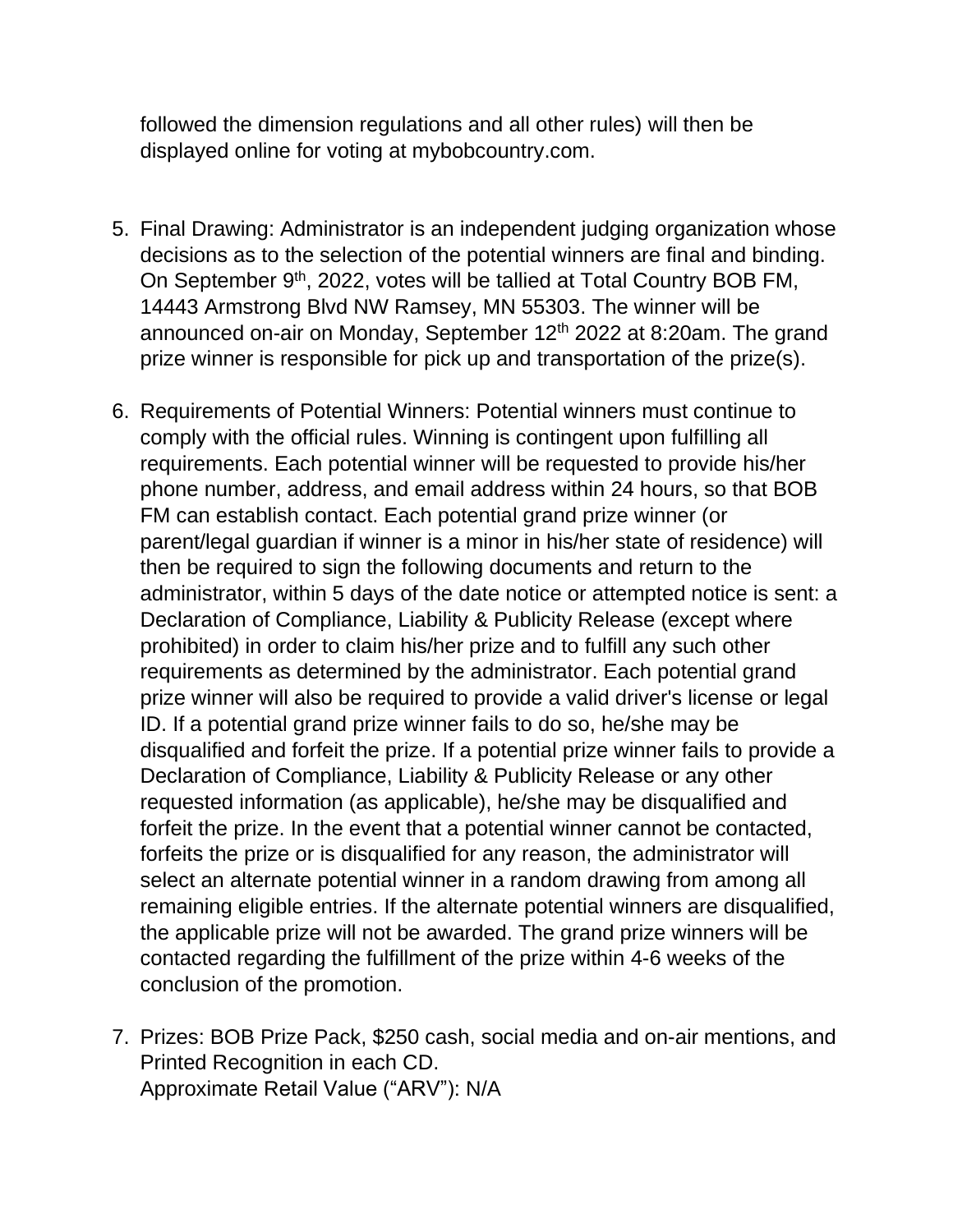For the Grand Prize: All details determined by the sponsor in its sole discretion. No substitution, exchange or transfer of prize by any winner. The sponsor reserves the right to substitute any prize for one of equal or greater value. The grand prize winner is responsible for all taxes and fees associated with prize receipt and/or use.

- 8. Publicity: Except where prohibited, participation in the contest constitutes the entrant's consent for the sponsor, each participating radio station, and its designees to use the entrant's name, likeness, prize information, city and state of residence for promotional purposes in any media form without further consideration.
- 9. General Conditions: In the event that the operation, security, or administration of the contest is impaired in any way for any reason, including, but not limited to: fraud, virus or other technical problem, the sponsor may, in its sole discretion, either: (a) suspend the contest to address the impairment and then resume the contest in a manner that best conforms to the spirit of these official rules; or (b) cancel the contest and award the prizes in a random drawing from all eligible entries received up to the time of the impairment. The sponsor reserves the right in its sole discretion to disqualify any individual it finds to be tampering with the entry process or the operation of the contest or to be acting in violation of the official rules of this or any other promotion, or in an unsportsmanlike or disruptive manner. Any attempt by any person to undermine the legitimate operation of the contest may be a violation of criminal and civil law, and, should such an attempt be made, the sponsor reserves the right to seek damages from any such person to the fullest extent permitted by law. The sponsor's failure to enforce any term of these official rules shall not constitute a waiver of that provision.
- 10. Release and Limitations of Liability: Except where prohibited, by participating in the giveaway, entrants agree to release and hold harmless Milestone Radio LLC, Lakes Broadcasting, Crystal Media, and their respective parents, subsidiaries, affiliates, promotional partners, prize partners, agents and agencies, and the officers, directors and employees of them (the "Released Parties") from and against any claim or cause of action arising out of participation in the giveaway or receipt or use of any prize, including, but not limited to: (a) unauthorized human intervention in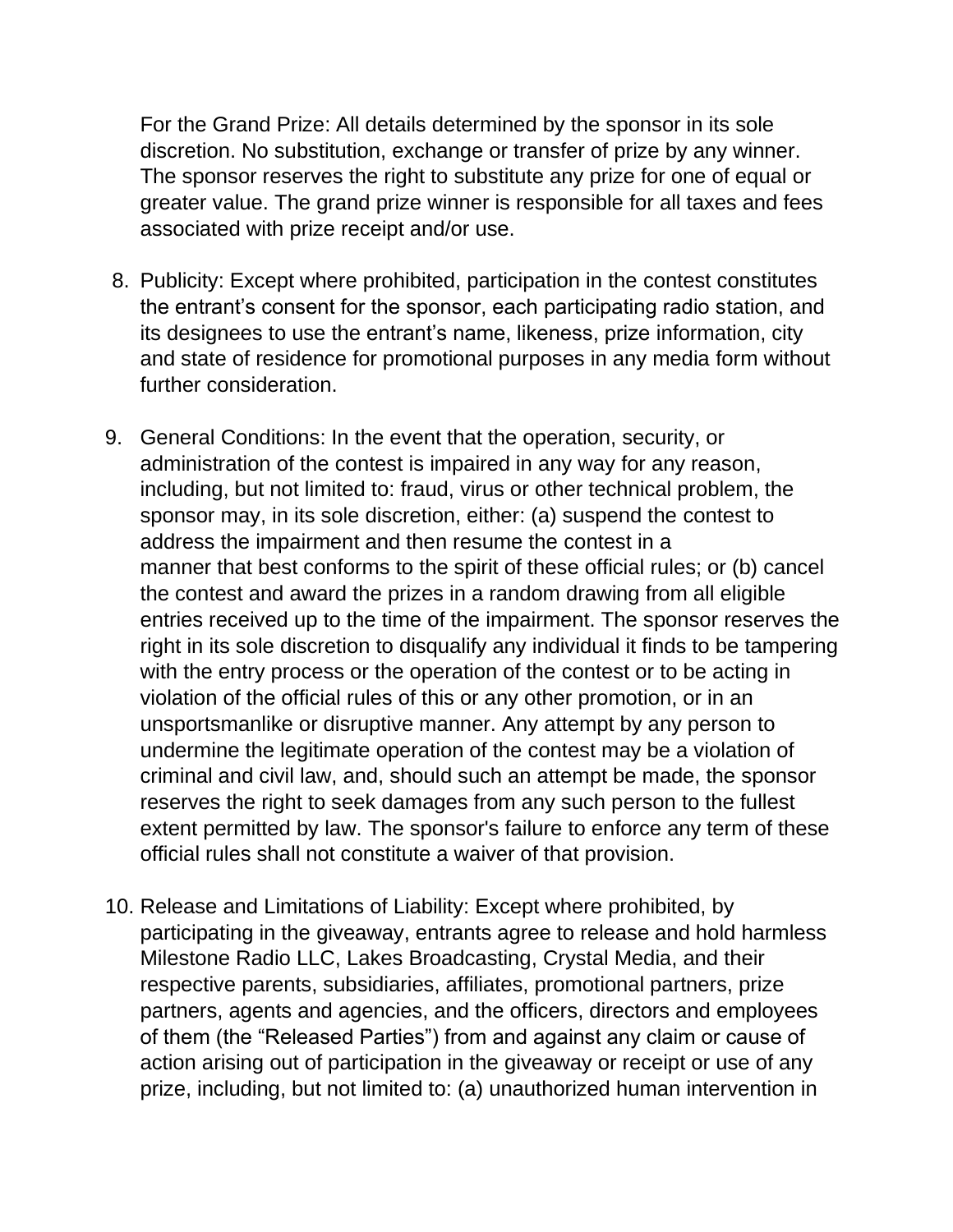the contest; (b) technical errors related to computers, servers, providers, printers or telephone or network lines; (c) printing errors; (d) errors in the administration of the giveaway or the processing of entries; (e) late, lost, or undeliverable mail; or (f) injury or damage to persons or property which may be caused, directly or indirectly, in whole or in part, from entrant's participation in the contest or receipt of any prize. Entrant further agrees that in any cause of action, the Released Parties' liability will be limited to the cost of entering and participating in the contest and in no event shall the Released Parties be liable for attorney's fees. The entrant waives the right to claim any damages whatsoever, including, but not limited to: punitive, consequential, direct, or indirect damages. If, for any reason, an entrant's entry is confirmed to have been erroneously deleted, lost, or otherwise destroyed or corrupted, entrant's sole remedy is another contest entry, if it is possible. If the contest, or any part of it, is discontinued for any reason, the sponsor, in its sole discretion, may elect to hold a random drawing from all eligible entries received up to the date of discontinuance for any prize offered herein. No more than the stated number of prizes will be awarded. In the event that production, technical, seeding, programming or any other reasons cause more than the stated number of prizes as set forth herein to be available and/or claimed, the sponsor reserves the right to award only the stated number of prizes by a random drawing among all legitimate, un-awarded, eligible prize claims.

11. Disputes: Entrant agrees that: (a) any and all disputes, claims and causes of action arising out of or connected with this contest or any prizes awarded shall be resolved individually, without resort to any form of class action, and exclusively by the United States District Court for the 10th District of Minnesota or the appropriate Minnesota State Court located in Anoka County, Minnesota; and (b) any and all claims, judgments and awards shall be limited to actual out-of-pocket costs incurred, including costs associated with entering any giveaway or contest, but in no event attorneys' fees. All issues and questions concerning the construction, validity, interpretation and enforceability of these official rules, or the rights and obligations of the entrant and the sponsor in connection with the giveaway, shall be governed by, and construed in accordance with, the laws of the State of Minnesota, without giving effect to any choice of law or conflict of law rules (whether of the State of Minnesota or any other